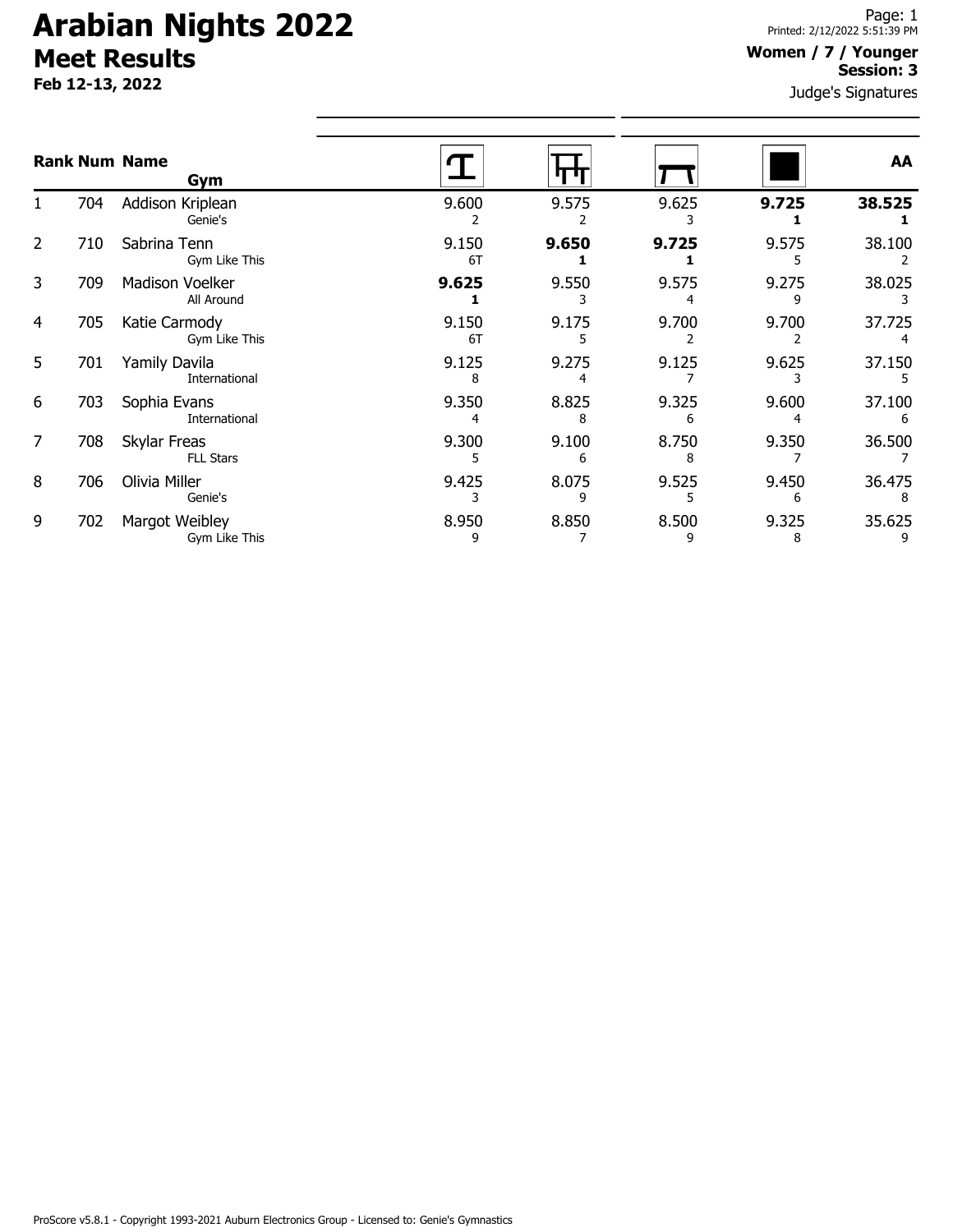# **Arabian Nights 2022 Meet Results**

**Feb 12-13, 2022**

### **Women / 7 / Older Session: 3**

Judge's Signatures

| <b>Rank Num Name</b> |     | Gym                                       |            |             |             |             | AA          |  |
|----------------------|-----|-------------------------------------------|------------|-------------|-------------|-------------|-------------|--|
|                      | 715 | <b>Claire Austin</b><br>International     | 9.500      | 9.675       | 9.400       | 9.800       | 38.375      |  |
| $\overline{2}$       | 717 | Shirly Saban<br><b>TAG USA</b>            | 9.225      | 9.400       | 8.825<br>5T | 9.700       | 37.150      |  |
| 3                    | 714 | <b>Brylee Burrows</b><br>Gym Like This    | 9.000<br>٩ | 9.050       | 9.250       | 9.375       | 36.675      |  |
| 4                    | 716 | <b>Ashley Shields</b><br><b>FLL Stars</b> | 9.150      | 9.125       | 8.850<br>3T | 9.325<br>6T | 36.450      |  |
| 5                    | 719 | Yasmin Saatci<br><b>TAG USA</b>           | 9.050<br>8 | 8.925       | 8.825<br>5T | 9.450       | 36.250      |  |
| 6                    | 713 | Savannah Main<br>Genie's                  | 9.175<br>6 | 8.900<br>6  | 8.850<br>3T | 9.075<br>8  | 36.000<br>6 |  |
| $\overline{7}$       | 712 | Sophie Bergie<br>All Around               | 9.575      | 8.225       | 8.600       | 9.550       | 35.950      |  |
| 8                    | 711 | Gabriella Bernstein<br>Genie's            | 9.300<br>4 | 0.000<br>8T | 8.625       | 9.325<br>6T | 27.250<br>8 |  |
| 9                    | 718 | Ella Sapienza<br>Genie's                  | 9.475      | 0.000<br>8T | 8.475<br>9  | 8.725<br>9  | 26.675<br>9 |  |